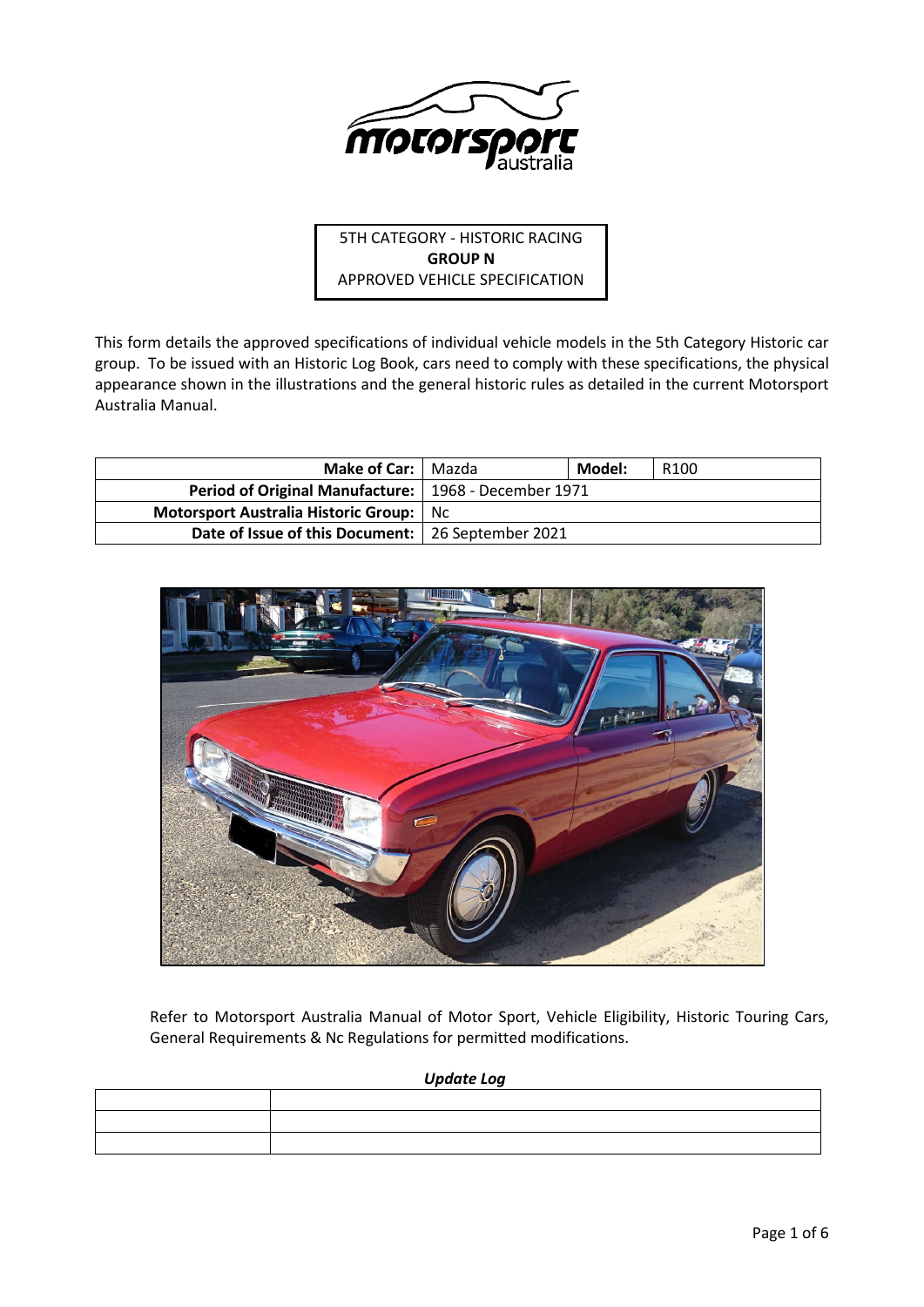## *1.1. CHASSIS*

| <b>Description:</b>             | Unitary construction        |
|---------------------------------|-----------------------------|
| <b>Period of Manufacture:</b>   | 1968 - December 1971        |
| Manufacturer:                   | Toyo Kogyo                  |
| <b>Chassis Number From:</b>     | M10A-1001                   |
| <b>Chassis Number location:</b> | Above brake master cylinder |
| <b>Material:</b>                | Steel                       |
| <b>Comments</b>                 | None                        |

#### *1.2. FRONT SUSPENSION*

| <b>Description:</b>           | Independent - by McPherson Strut                       |         |                        |     |
|-------------------------------|--------------------------------------------------------|---------|------------------------|-----|
| <b>Spring Medium:</b>         | Coil                                                   |         |                        |     |
| Damper Type:                  | Telescopic incorporated in strut<br>Adjustable:<br>Yes |         |                        |     |
| Anti-sway bar:                | Yes - Integral with lower arms<br>Adjustable:          |         |                        | Yes |
| <b>Suspension adjustable:</b> | Yes                                                    | Method: | Caster, camber and toe |     |
| <b>Comments:</b>              | None                                                   |         |                        |     |

# *1.3. REAR SUSPENSION*

| Description:                  | Live rear axle       |         |             |     |
|-------------------------------|----------------------|---------|-------------|-----|
| <b>Spring Medium:</b>         | Semi elliptical leaf |         |             |     |
| Damper Type:                  | Telescopic           |         | Adjustable: | No  |
| Anti-sway bar:                | No                   |         | Adjustable: | N/A |
| <b>Suspension adjustable:</b> | No                   | Method: | N/A         |     |
| <b>Comments:</b>              | None                 |         |             |     |

# *1.4. STEERING*

| Type:         | Balı<br>nut<br>and | Make: | Mazda |
|---------------|--------------------|-------|-------|
| £<br>Comments | None               |       |       |

## *1.5. BRAKES*

|                               | <b>Front</b>   | Rear           |  |  |
|-------------------------------|----------------|----------------|--|--|
| Type:                         | Disc, solid    | Drum           |  |  |
| <b>Dimensions:</b>            | 244 mm x 10 mm | 200 mm x 32 mm |  |  |
| <b>Material of drum/disc:</b> | Cast iron      | Cast iron      |  |  |
| No. cylinders/pots per wheel: | Two            | Two            |  |  |
| <b>Actuation:</b>             | Hydraulic      | Hydraulic      |  |  |
| <b>Caliper make:</b>          | Mazda          |                |  |  |
| <b>Caliper type:</b>          | Fixed          |                |  |  |
| <b>Material:</b>              | Cast iron      |                |  |  |
| <b>Master cylinder make:</b>  | Mazda          |                |  |  |
| Type:                         | Tandem         |                |  |  |
| <b>Adjustable bias:</b>       | No             |                |  |  |
| <b>Servo Fitted:</b>          | Yes            |                |  |  |
| Comments:                     | None           |                |  |  |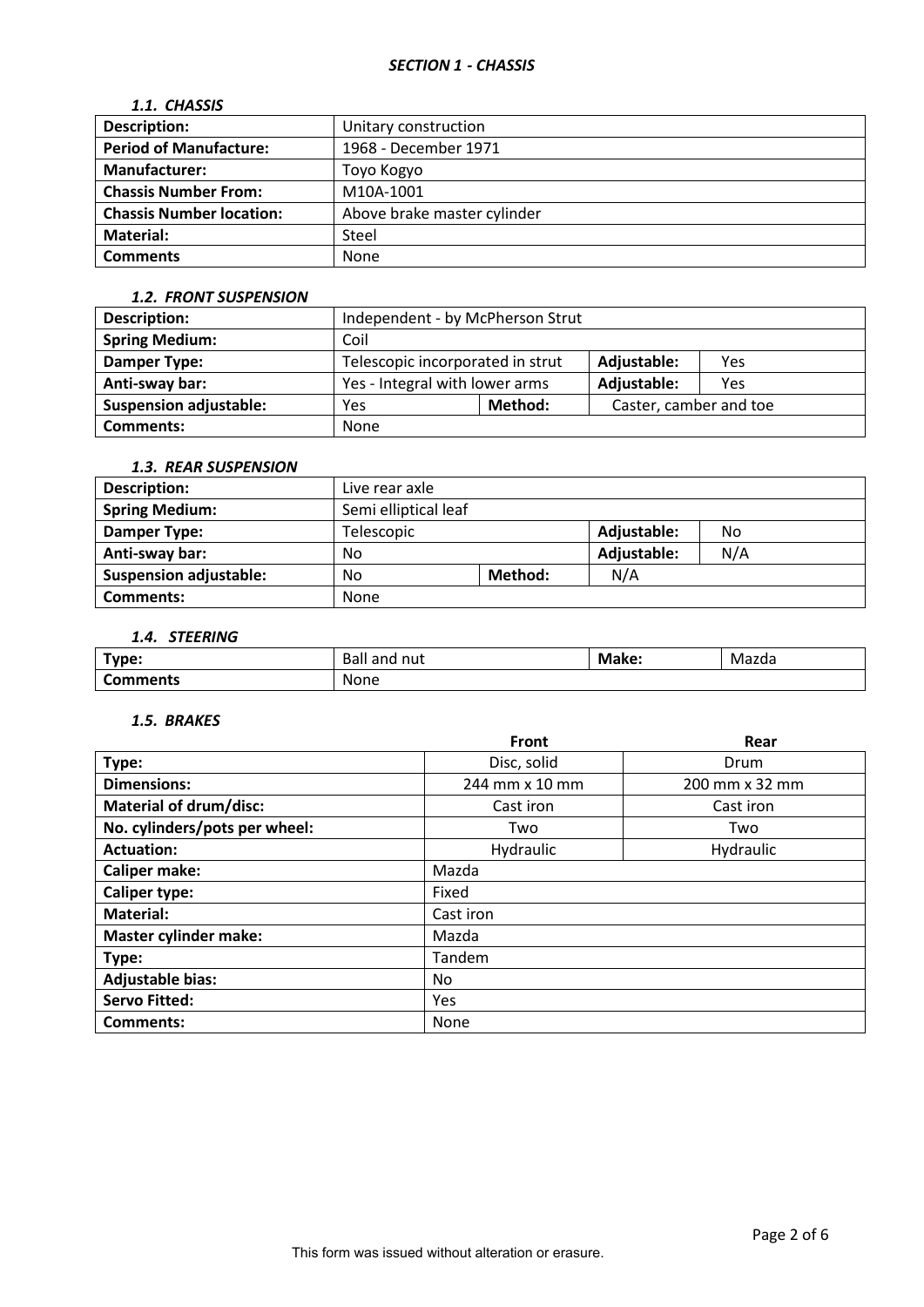## *2.1. ENGINE*

| Make:                               | Toyo Kogyo - Mazda                                                                                             |                         |                       |
|-------------------------------------|----------------------------------------------------------------------------------------------------------------|-------------------------|-----------------------|
| Model:                              | 10A                                                                                                            |                         |                       |
| No. cylinders:                      | 2 rotor $-6$ chamber                                                                                           | Configuration:          | Rotary                |
| <b>Cylinder Block-material:</b>     | Alloy                                                                                                          | <b>Two/Four Stroke:</b> | N/A                   |
| <b>Bore - Original:</b>             | N/A                                                                                                            | Max allowed:            | N/A                   |
| Stroke - original:                  | N/A                                                                                                            | Max allowed:            | N/A                   |
| <b>Chamber Capacity - original:</b> | 491 cc $x$ 2 = 982 cc                                                                                          | Max allowed:            | 491 cc $x$ 2 = 982 cc |
| <b>Identifying marks:</b>           | 10A                                                                                                            |                         |                       |
| Cooling method:                     | Liquid                                                                                                         |                         |                       |
| Comments:                           | Spark ignition engine based on the Wankel principle.<br>Extend/Bridge porting is permitted - refer Appendix A. |                         |                       |

# *2.2. CYLINDER HEAD*

| Make:                     | N/A  |           |     |          |     |
|---------------------------|------|-----------|-----|----------|-----|
| No. of valves/cylinder:   | N/A  | Inlet:    | N/A | Exhaust: | N/A |
| No. of ports total:       | N/A  | Inlet:    | N/A | Exhaust: | N/A |
| No. of camshafts:         | N/A  | Location: | N/A | Drive:   | N/A |
| <b>Valve actuation:</b>   | N/A  |           |     |          |     |
| Spark plugs/cylinder:     | N/A  |           |     |          |     |
| <b>Identifying marks:</b> | N/A  |           |     |          |     |
| <b>Comments:</b>          | None |           |     |          |     |

#### *2.3. LUBRICATION*

| Method:              | Direct injection | <b>Oil tank location:</b> | N/A |
|----------------------|------------------|---------------------------|-----|
| Dry sump pump type:  | N/A              | Location:                 | N/A |
| Oil cooler standard: | N/A              | Location:                 | N/A |
| Comments:            | None             |                           |     |

## *2.4. IGNITION SYSTEM*

| Type:           | Points, coil & distributor (two distributor engine) |
|-----------------|-----------------------------------------------------|
| Make:           | Mazda                                               |
| <b>Comments</b> | Breakerless electronic ignition permitted           |

# *2.5. FUEL SYSTEM*

| <b>Carburettor Make:</b>    | Hitachi                                                                   | Model: | KCBB306(26/30) |
|-----------------------------|---------------------------------------------------------------------------|--------|----------------|
| <b>Carburettor Number:</b>  | <b>One</b>                                                                |        |                |
| Size:                       | N/A                                                                       |        |                |
| <b>Fuel injection Make:</b> | N/A                                                                       | Type:  | N/A            |
| Supercharged:               | No                                                                        | Type:  | N/A            |
| <b>Comments:</b>            | When using replacement carburettors, only one choke per rotor is allowed. |        |                |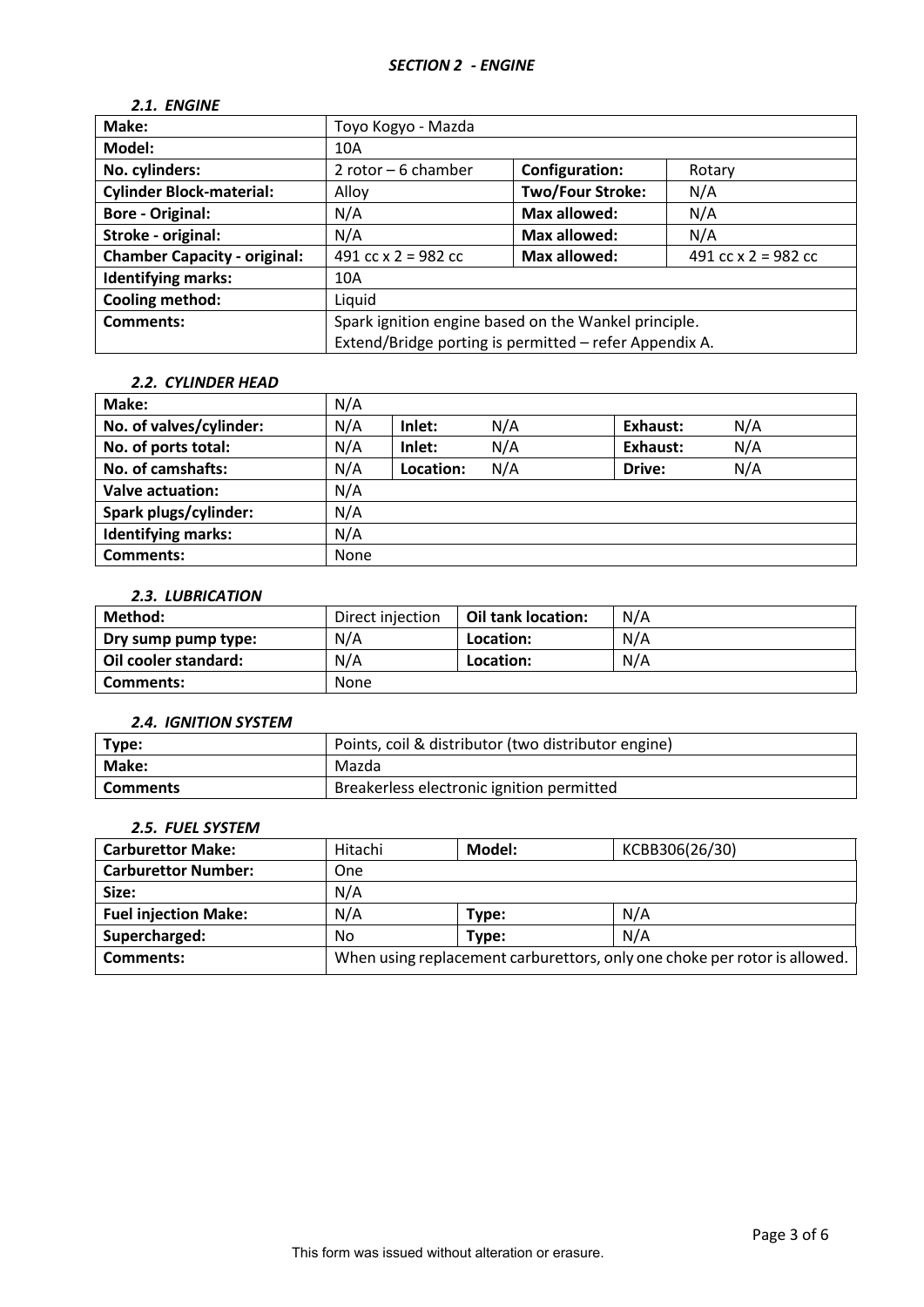#### *SECTION 3 - TRANSMISSION*

#### *3.1. CLUTCH*

| Make:             | Mazda     |
|-------------------|-----------|
| Type:             | Diaphragm |
| Diameter:         | 203 mm    |
| No. of Plates:    | One       |
| <b>Actuation:</b> | Hydraulic |
| <b>Comments:</b>  | None      |

### *3.2. TRANSMISSION*

| Type:                                | Four speed synchromesh  |
|--------------------------------------|-------------------------|
| Make:                                | Mazda                   |
| <b>Gearbox location:</b>             | Behind engine           |
| No. forward speeds:                  | Four                    |
| <b>Gearchange type and location:</b> | H pattern floor mounted |
| Case material:                       | Alloy                   |
| <b>Identifying marks:</b>            | N/A                     |
| Comments:                            | <b>None</b>             |

## *3.3. FINAL DRIVE*

| Make:                     | Mazda        | Model: | R <sub>100</sub> |
|---------------------------|--------------|--------|------------------|
| Type:                     | Live axle    |        |                  |
| <b>Ratios:</b>            | Various      |        |                  |
| <b>Differential type:</b> | Hypoid bevel |        |                  |
| Comments:                 | None         |        |                  |

# *3.4. TRANSMISSION SHAFTS (EXPOSED)*

| Number:      | One                                  |
|--------------|--------------------------------------|
| Location:    | Gearbox to final drive               |
| Description: | Open tail shaft with twin uni joints |
| Comments:    | <b>None</b>                          |

## *3.5. WHEELS & TYRES*

| <b>Wheel type - Original:</b>  | Pressed disc              | <b>Material - Original:</b> | Steel               |
|--------------------------------|---------------------------|-----------------------------|---------------------|
| Wheel type - Allowed:          | Steel                     | <b>Material - Allowed:</b>  | Steel               |
|                                | Alloy (period style)      |                             | Alloy               |
| <b>Fixture method:</b>         | Bolt on                   | No. studs:                  | Four                |
| Wheel dia. & rim width         | <b>FRONT</b>              | <b>REAR</b>                 |                     |
| Original:                      | $4.5'' \times 14''$       |                             | $4.5'' \times 14''$ |
| <b>Allowed</b>                 | $7''$ x 14"               |                             | $7'' \times 14''$   |
| <b>Tyre Section:</b>           |                           |                             |                     |
| Allowed:                       | Refer approved tyre list. |                             |                     |
| <b>Aspect ratio - minimum:</b> | 60% minimum aspect ratio. |                             |                     |
| <b>Comments:</b>               | None                      |                             |                     |
|                                |                           |                             |                     |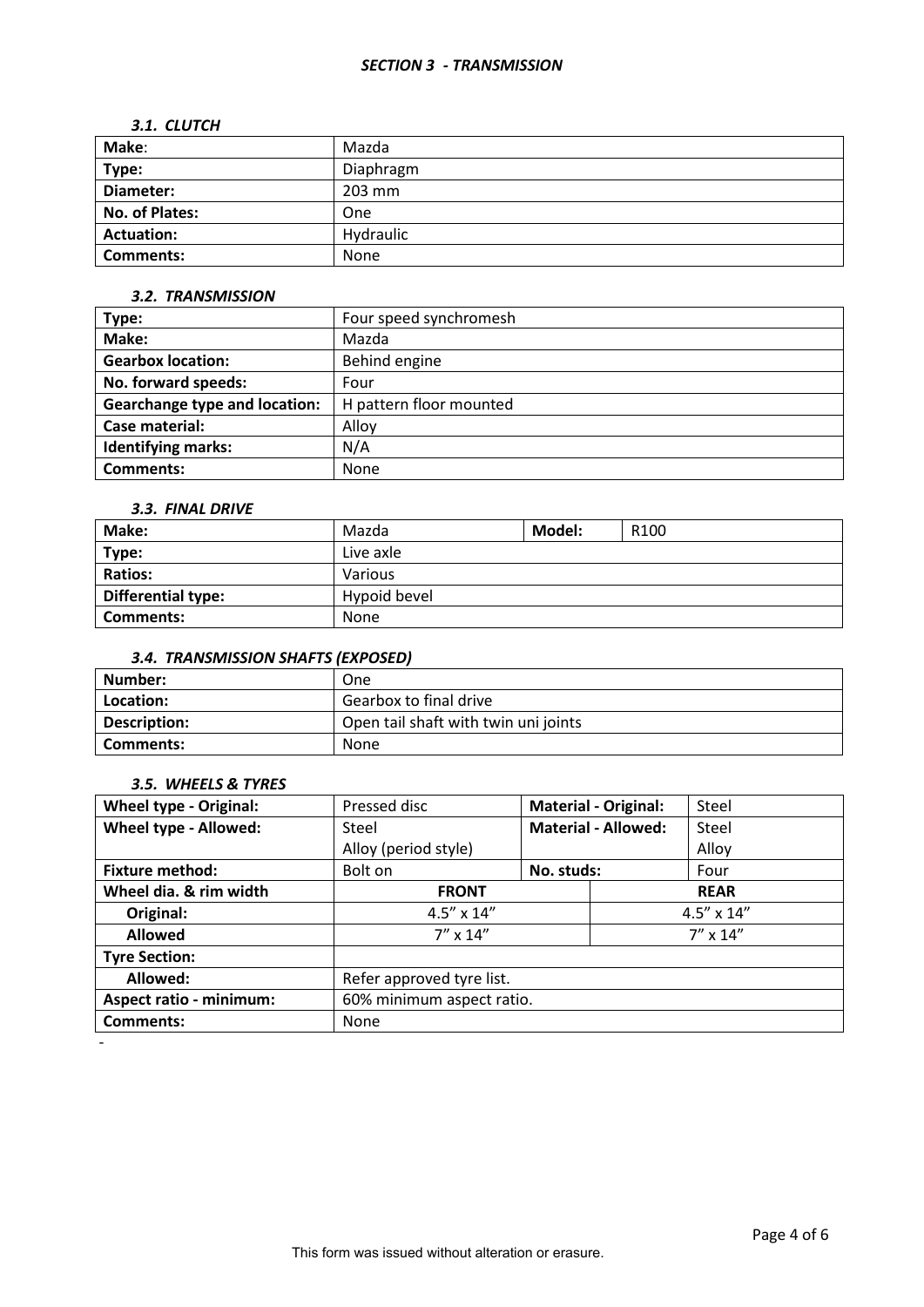#### *SECTION 4 GENERAL*

#### *4.1. FUEL SYSTEM*

| <b>Tank Location:</b> | In boot     | Capacity: | 60 litres |
|-----------------------|-------------|-----------|-----------|
| Fuel pump, type:      | Electric    | Make:     | N/A       |
| Comments:             | <b>None</b> |           |           |

#### *4.2. ELECTRICAL SYSTEM*

| Voltage:                 | ∸∸         | <b>Alternator fitted:</b> | Alternator |
|--------------------------|------------|---------------------------|------------|
| <b>Battery Location:</b> | Engine bay |                           |            |
| Comments:                | None       |                           |            |

#### *4.3. BODYWORK*

| Type:         | Two door coupe | <b>Material:</b> | Steel |
|---------------|----------------|------------------|-------|
| No. of seats: | Four           | No. doors:       | Two   |
| Comments:     | <b>None</b>    |                  |       |

### *4.4. DIMENSIONS*

| <b>Track - Front:</b> | 1200 mm | Rear:                  | 1190 mm |
|-----------------------|---------|------------------------|---------|
| Wheelbase:            | 2260 mm | <b>Overall length:</b> | 3830 mm |
| Dry weight:           | 755 kg  |                        |         |
| Comments:             | None    |                        |         |

## *4.5. SAFETY EQUIPMENT*

Refer applicable Group Regulations